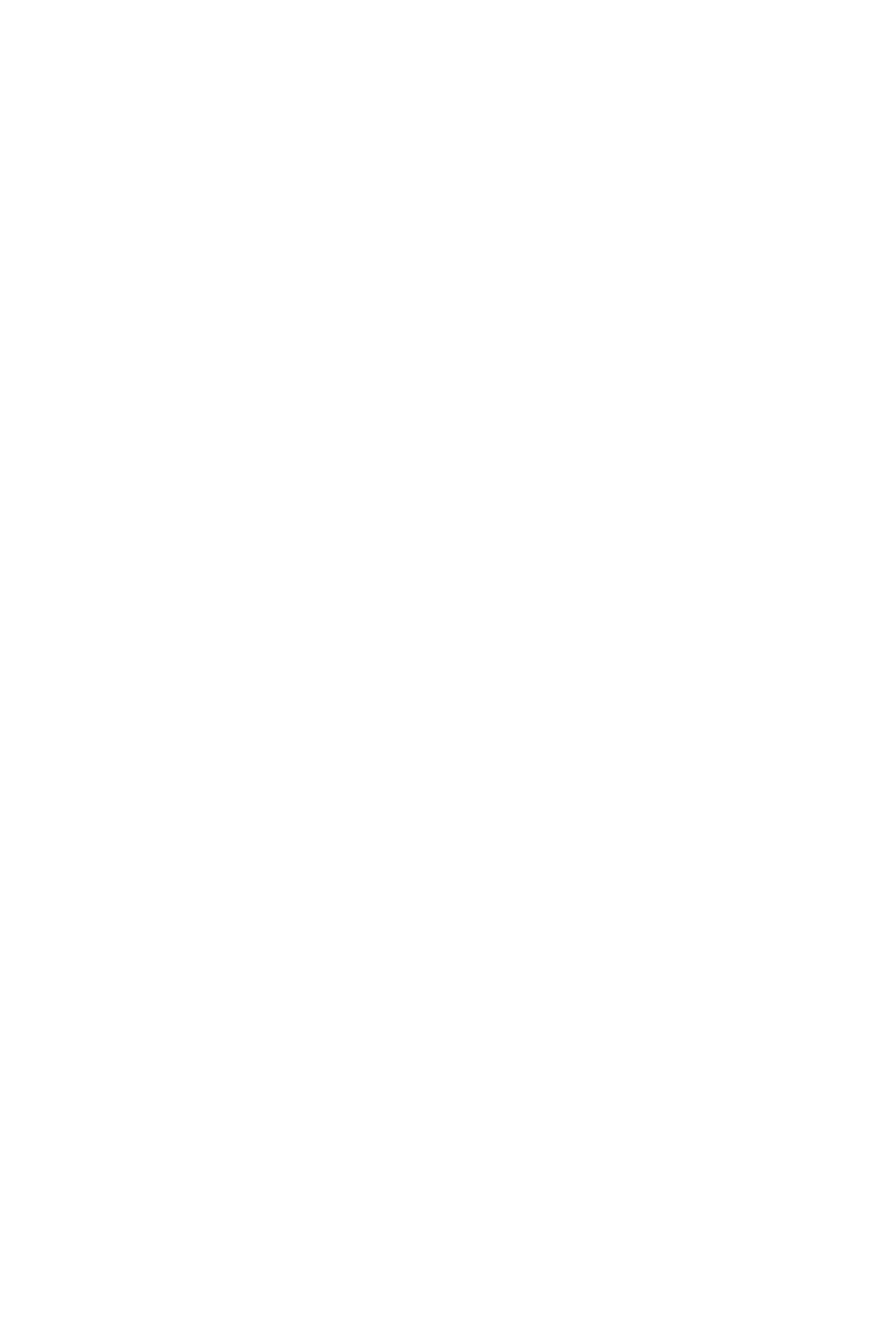**Physiotherapy Pain Association Yearbook**



# **Topical Issues in Pain 3**

#### **Sympathetic nervous system and pain Pain management Clinical effectiveness**

**Editor**

#### **Louis Gifford FCSP BSc MAppSc**

**Foreword Vicki Harding MCSP**

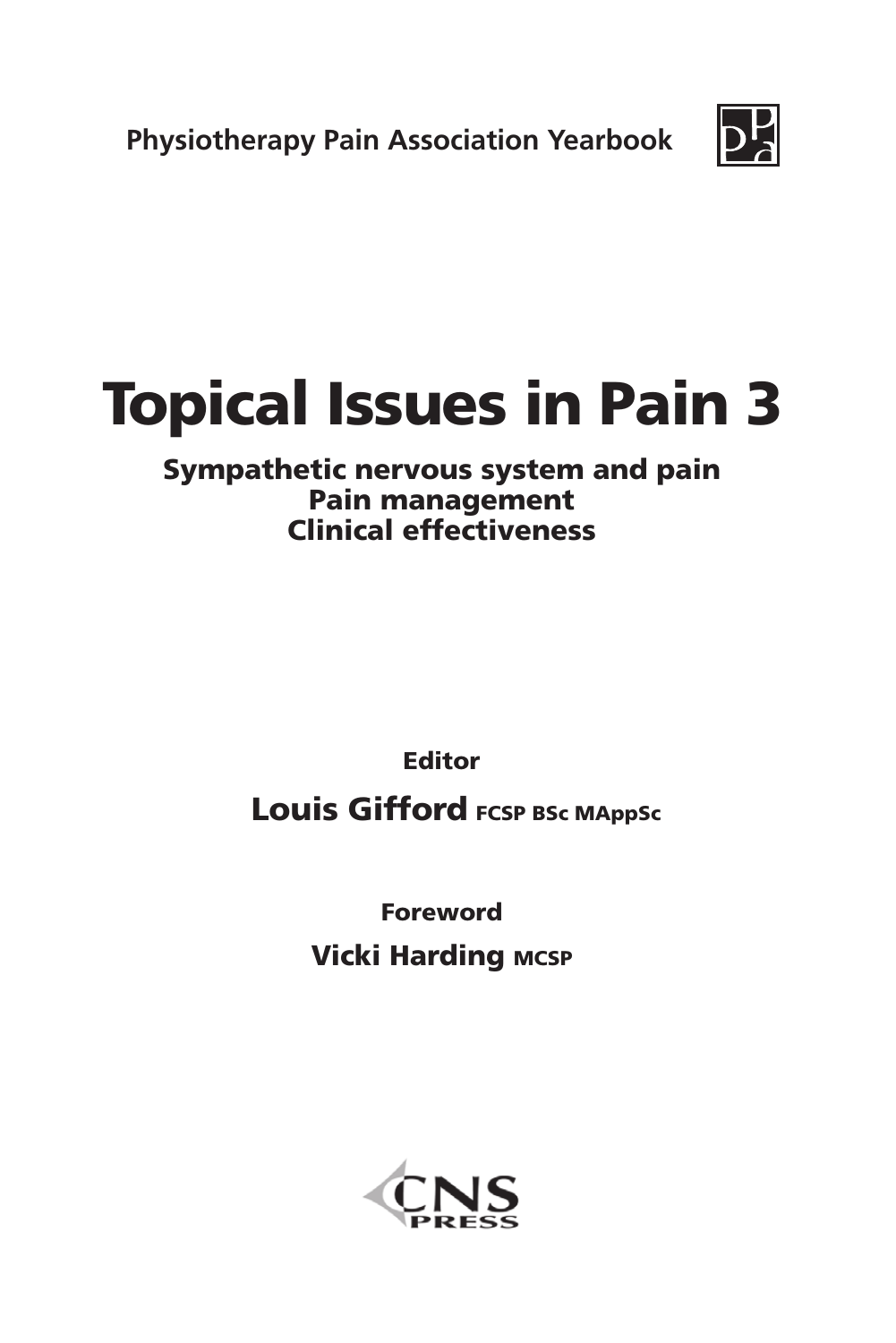CNS Press Ltd, Kestrel, Swanpool, Falmouth, Cornwall TR11 5BD, UK info@cnspress.co.uk www.achesandpainsonline.com

Chapter I Copyright © American Pain Society 1996; reprinted with permission from Churchill Livingstone, an imprint of Elsevier Science (USA) Copyright © in other chapters remains with the authors This edited collection Copyright © CNS Press Ltd 2002 First published 2002

All rights reserved. Except for the quotation of short passages for the purposes of criticism and review, no part of this publication may be reproduced, stored in a retrieval system, or transmitted in any form or by any means, electronic, mechanical, photocopying, recording or otherwise, without the proper permission of the publishers CNS Press Ltd, Kestrel, Swanpool, Falmouth, Cornwall TR11 5BD, UK

ISBN 0 9533423 2 8

British Library Cataloguing in Publication Data: Physiotherapy Pain Association Yearbook. Topical Issues in Pain 3. Sympathetic nervous system and pain. Pain management. Clinical effectiveness. Edited by Louis Gifford Includes bibliographical references and index 616.047.2 dc21

*Editing* **II** Editorial Services *Indexing* Master Indexing *Typesetting* Sangar Services Printed and bound by Rowe the Printers, Cornwall, UK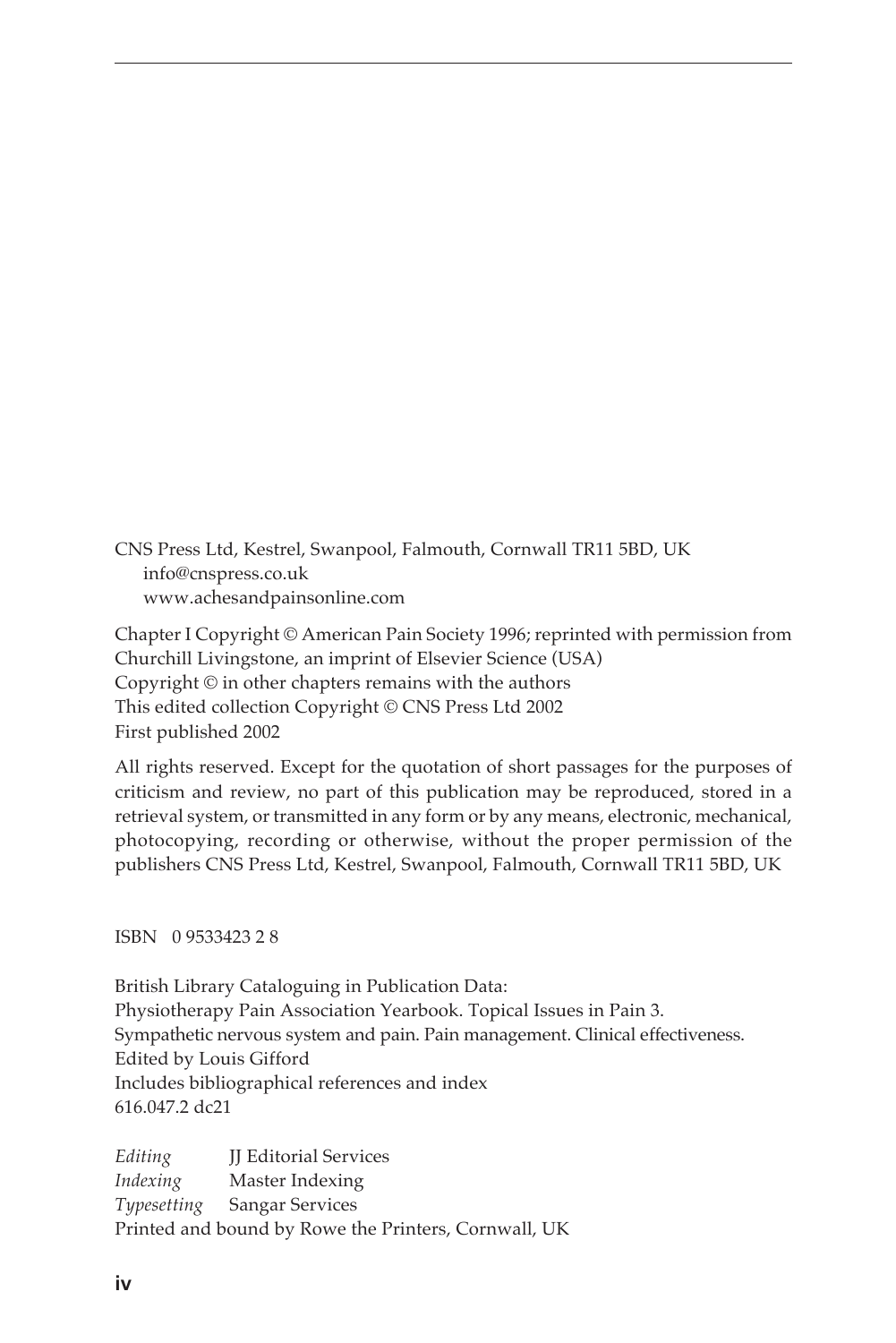#### **Foreword**

The physiotherapy profession is indeed fortunate to include neuroscientists, therapists with academic and philosophical interests in pain, and clinicians who are neither afraid of using principles and methods developed in other professions to optimise their treatment, nor afraid of working with other professions. This latest volume in the Topical Issues in Pain series reflects a pooling of knowledge from many sources. Within it you will find that members of our profession are also prepared to challenge long-held beliefs, both within and outside the profession. Topical Issues in Pain also allows more extensive reporting of clinical practice, giving insight into the variety of pain management techniques used in more novel and innovative patienttherapist interactions.

The volume opens with Ronald Melzack's historical perspective on his and Pat Wall's work on the gate control theory, and presents his neuromatrix theory: his proposal for the next stage in the evolution of pain concepts. This goes beyond gate control theory in that it addresses how pain is perceived centrally, and makes an important attempt to account for phenomena such as phantom limb pain. It will be fascinating to see when his inclusion of a genetic template within the neuromatrix theory receives backing with scientific data.

Back out in the periphery, the sympathetic nervous system (SNS) has influence over virtually every cell in the body, providing efferent outflow to all the organs and glands, sharing afferent input with the somatic nervous system, having a modulating influence upon the various nerve receptors and muscle spindles, and supporting somatic tissue performance. It is no wonder that the fingerprints of the SNS can be seen all over pain conditions, both acute and chronic, and that certain pain syndromes have features of altered sympathetic activity and pathobiology. Part I enables us to consider the work, knowledge and skills of several of the experts within the profession in relation to the SNS. They encourage us to consider some of the conundrums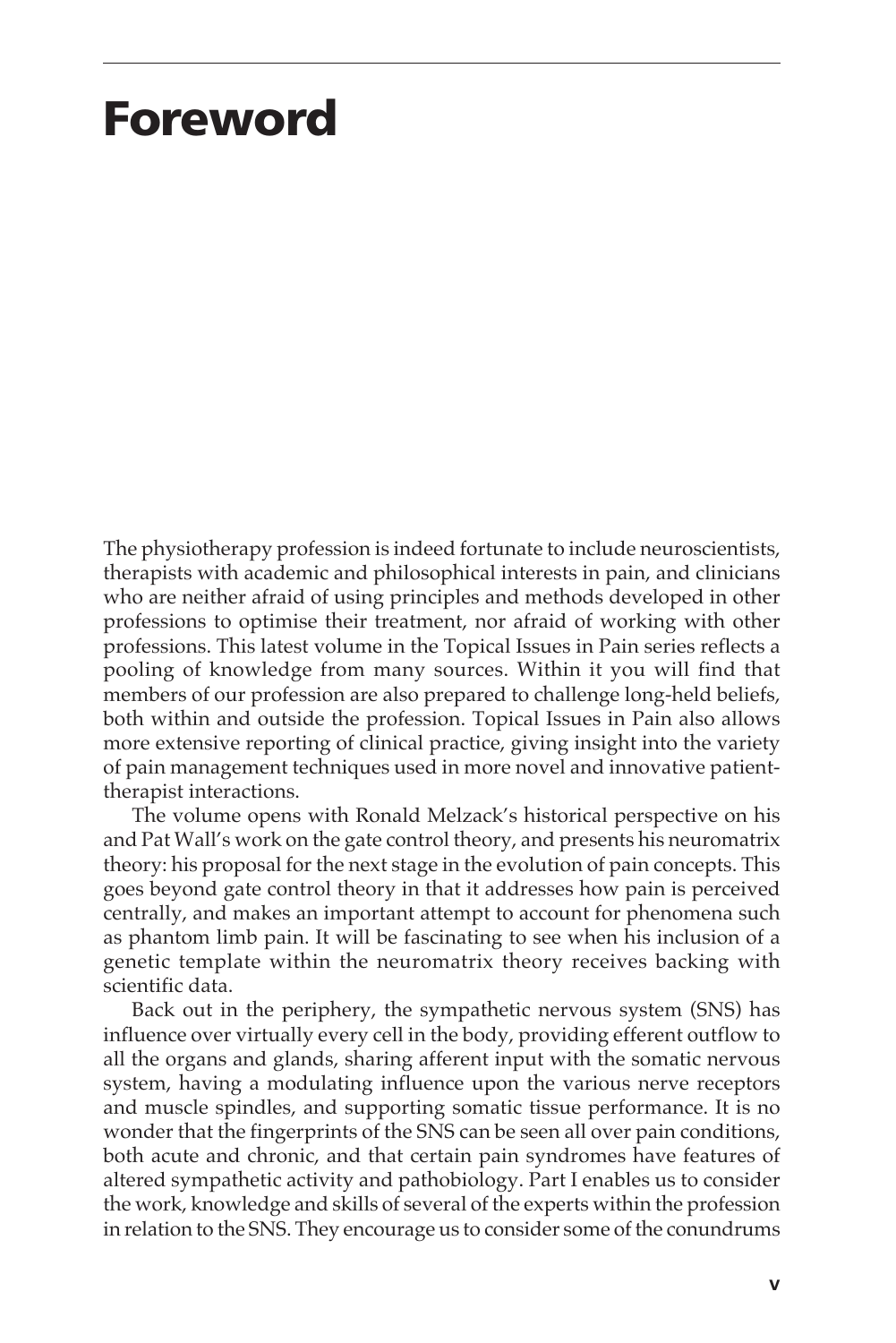as well as difficulties that we face with our patients. They also provide suggestions for how we can take our practice forward, with new ideas on how we can approach our patients, guiding them towards understanding, attenuating, and managing their pain.

While the SNS has significant peripheral targets and effects, it also has major influences within the central nervous system. One of these is its close links to emotional states. This has a major impact not only on patients' pain, but also on patient-therapist communication. Part II explores assessment and management of low back pain patients whose distress and anger are significant features of their whole picture.

Clearly, the physiotherapy profession is concerned with pain management, with symptomatic relief, with rehabilitation and with patient education. There is an explosion of new ideas and approaches. Whether we are considering traditional techniques or novel forms of assessment, treatment or patient interaction, clinical effectiveness will be uppermost in our concerns for our patients. Clinical effectiveness based on valid measurement and evidence is a key focus for the PPA, and Part III contributes to its ongoing promotion.

This latest publication from the PPA continues to reflect the work of those speaking at PPA study days and contributing to the PPA programme at the annual CSP Congress. It is an important source for us in these rapidly developing and exciting times!

> *Vicki Harding PPA Chairperson* June 2002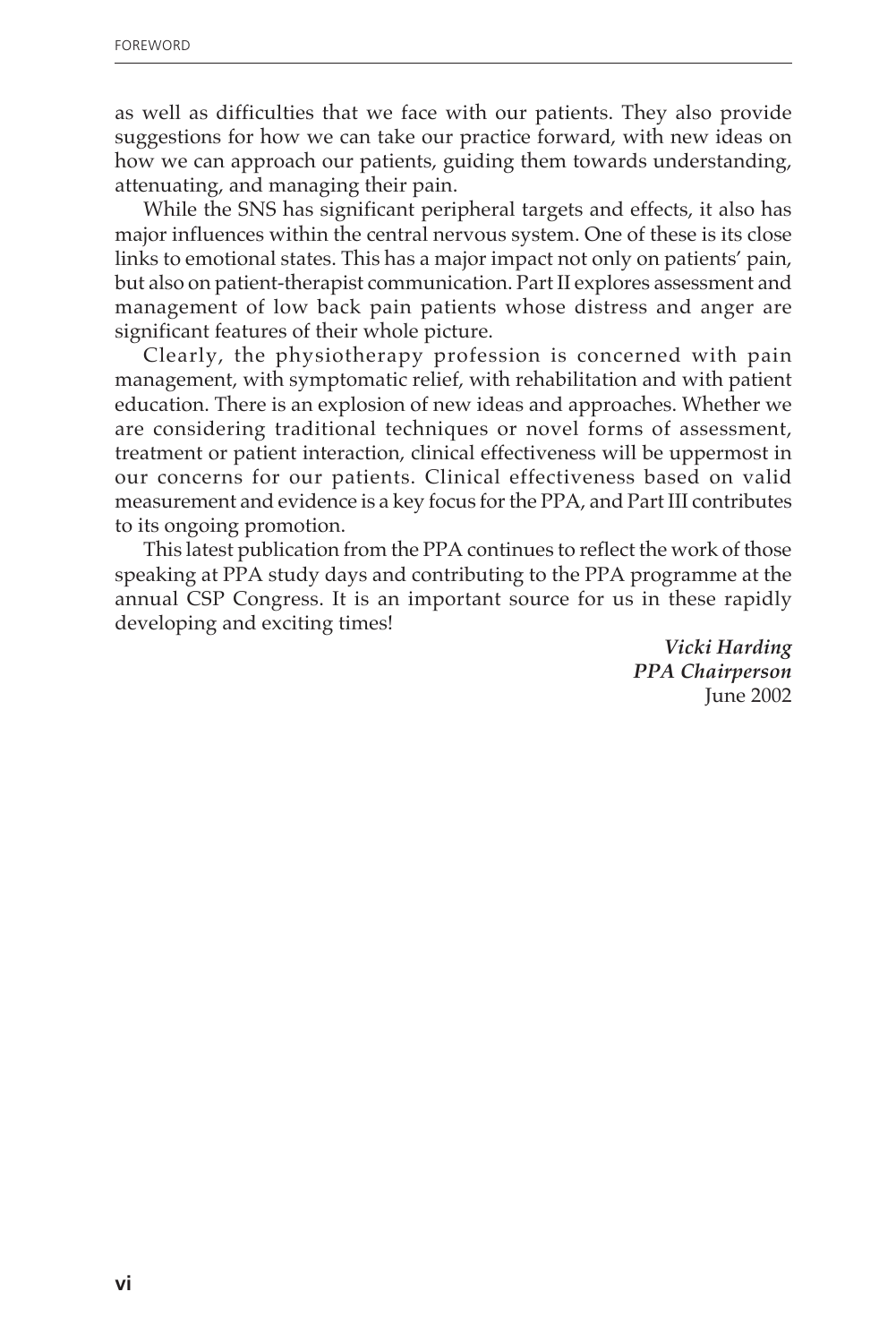### **Preface**

Much of the work of the Physiotherapy Pain Association involves healthy challenges, updates to our knowledge, the improvement of our professional standing in the wider medical community, as well as providing help with the treatment and management of our patients. This third volume of Topical Issues in Pain builds on the previous two and hopefully makes a further contribution to the work and progress already made.

In his book *The Unnatural Nature of Science* Lewis Wolpert challenges what he calls 'common sense' thinking and theories. He argues that common sense reasoning, our 'natural' reasoning, works extremely well for everyday life, but that for science it is quite unsatisfactory. What we naturally think and what may seem quite obvious about a given observation, when probed scientifically, is often found to be quite wrong.

For years physiotherapy models of treatment and reasoning with pain have evolved from just such a 'try it and see,' or 'common sense' linear thinking style and process. If a patient comes in with a leg pain and a therapist tries to help by pressing on the sacroiliac joint for one minute and the patient then moves better, clinical reasoning results in the technique being used again for other similar pains as well as ascribing the cause of the problem to a faulty sacroiliac joint. Occasionally an observation like this may generate a 'new' treatment and assessment paradigm. New therapies, and the hypothetical foundations and rules that are usually generated, often become uncritically established as widely-lionised dogma. Unfortunately, they appear scientific when in fact they are not and those bold enough to criticise them are scolded for undermining the sanctity of the profession's foundations or for making potentially hurtful remarks about the founding godfather figures. Those who move our profession on are important, but the peddling of dogma and unjustified rigid thinking is not good enough any more. Dogma holds back change and it creates a culture whereby those who follow tend to avoid or ignore evidence that conflicts with it. Good science welcomes and thrives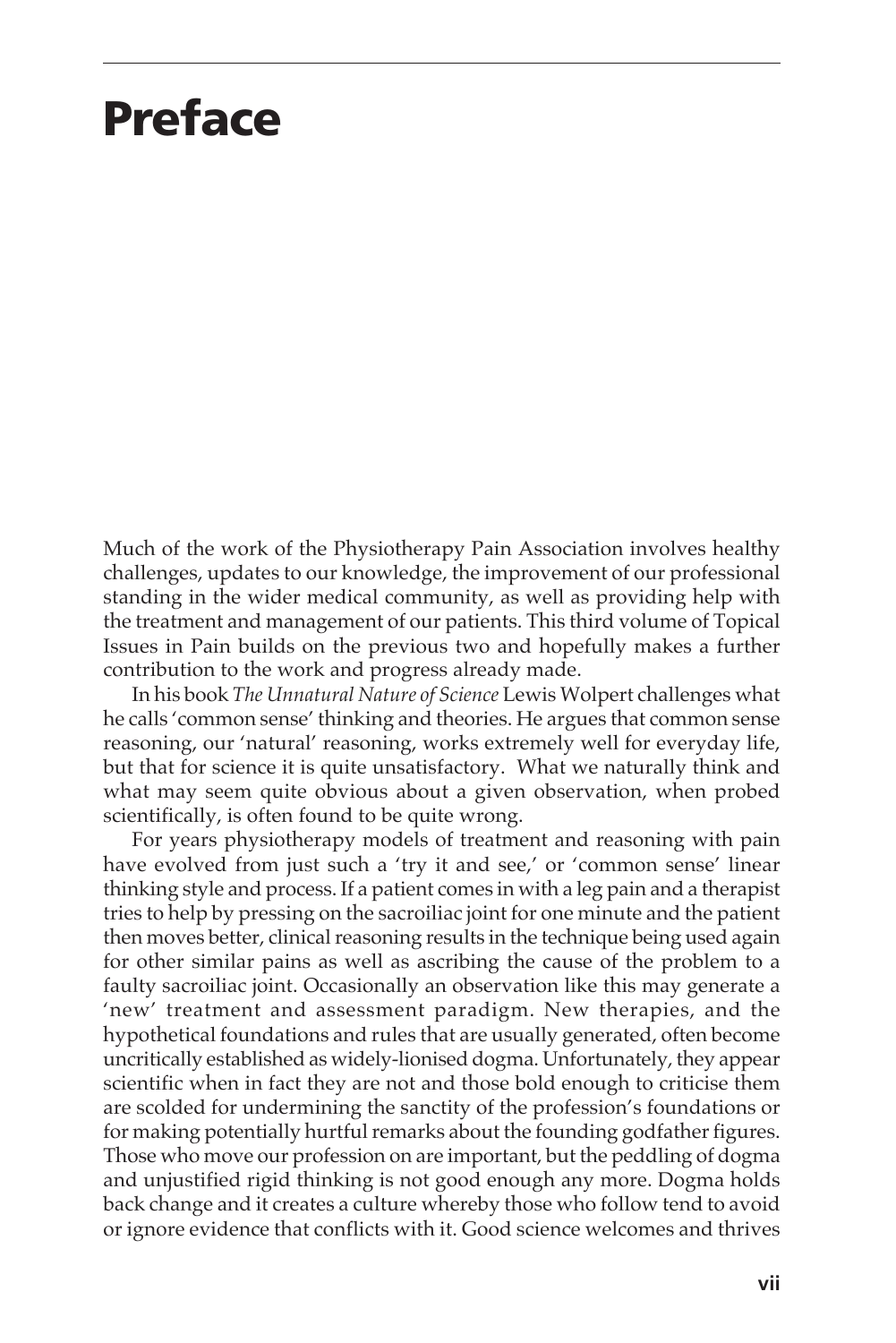on rigorous scrutiny, criticism and collective appraisal. It is time to move on, yet change frustratingly drags its feet.

This book presents the current evidence on what we know about the sympathetic nervous system and the implications it has for patients with complex regional pain syndromes. It also shows us how to understand the evidence based movement and it provides a wealth of clinical material to help us deal with complex pain, complex patients, and complex disability. The material offers understanding, informed opinion and some solutions that may challenge the dogmas we have been taught and which we may still believe. If we are to understand pain and pain related disability better then we need to investigate or side step the old dogma, adjust and accept new scientific rigour, and move on to confront and understand the challenges and changes required.

This comment by Pat Wall, quoted in Chapter 4, nicely sets the scene for the contents of this book: 'It is almost impossible to replace widely accepted medical dogmas, especially where the paradigm being challenged has to be replaced with a more complicated one!' (see page 103.)

Pat Wall died in August 2001. He was a friend of physiotherapy and he particularly respected the Physiotherapy Pain Association for embracing pain science, and its critical yet forward thinking stance. It is especially fitting that this volume opens with an essay by Ronald Melzack, Pat's partner in producing the gate control theory of pain and his close friend.

Thanks to all the authors for their ground-breaking work and for being so patient. Special thanks to my project manager Judy Waters, for organising me and getting the final products so polished, and thanks to my team at home, Philippa and Teresa.

> *Louis Gifford* July 2002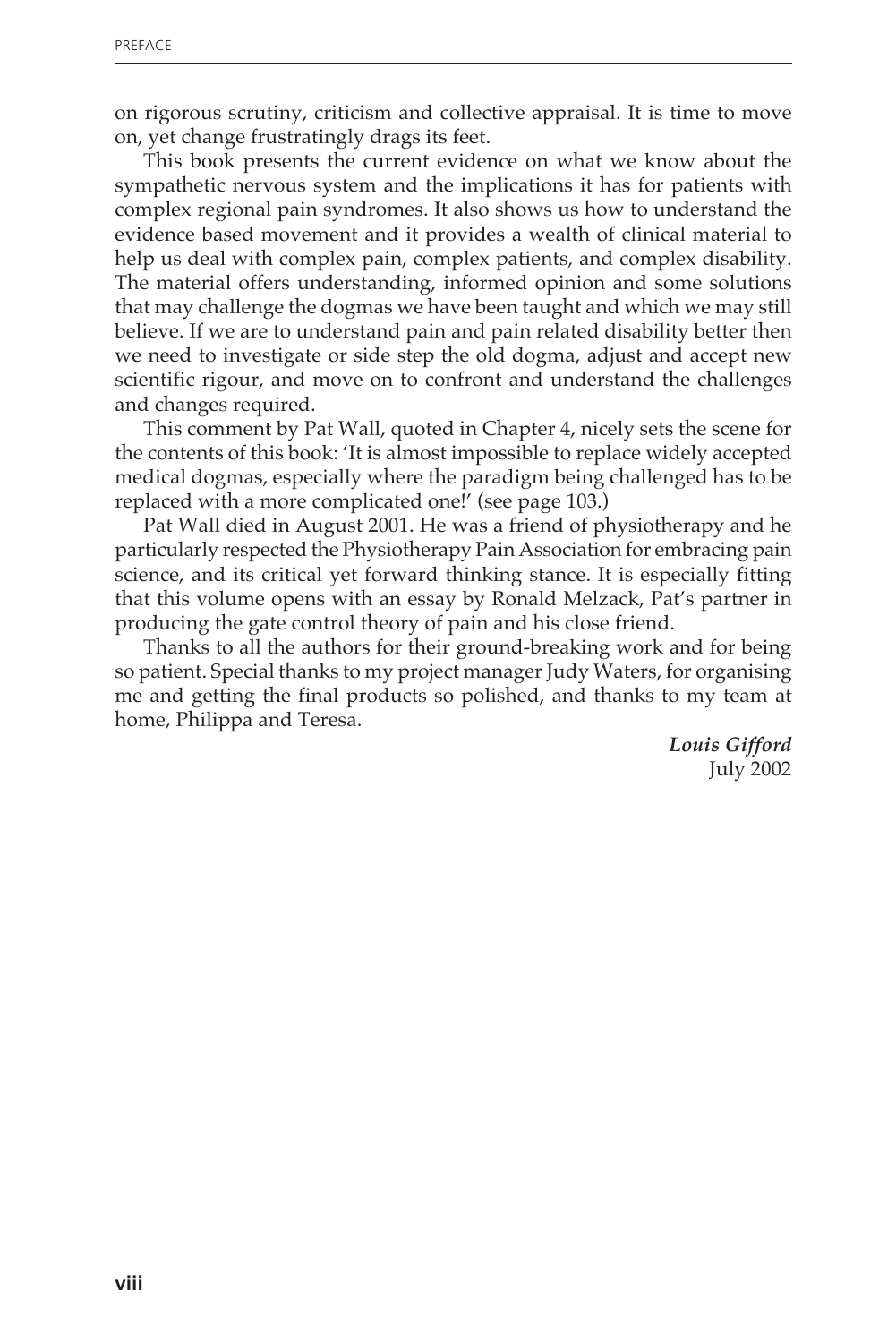## **Contributors**

**Suzanne Brook** MCSP, GradDipPhys Formerly Clinical Specialist in Pain Management, Physiotherapy Pain Management Department The National Hospital for Neurology and Neurosurgery Queen's Square London WC1N 3BG UK

**Louis Gifford** FCSP, BSc, MAppSc Chartered Physiotherapist Kestrel, Swanpool Falmouth, Cornwall TR11 5BD UK

#### **Ralph Hammond** MCSP, MSc

Chartered Physiotherapist Professional Adviser Research and Clinical Effectiveness Unit Chartered Society of Physiotherapy 14 Bedford Row London WC1R 4ED UK

**Chris Main** FBPsS, PhD

Consultant Clinical Psychologist Department of Behavioural Medicine Hope Hospital, Salford Honorary Professor of Behavioural Medicine University of Manchester Manchester, UK

**Ronald Melzack** FRSC, PhD Professor Emeritus, Department of Psychology McGill University Montreal, Canada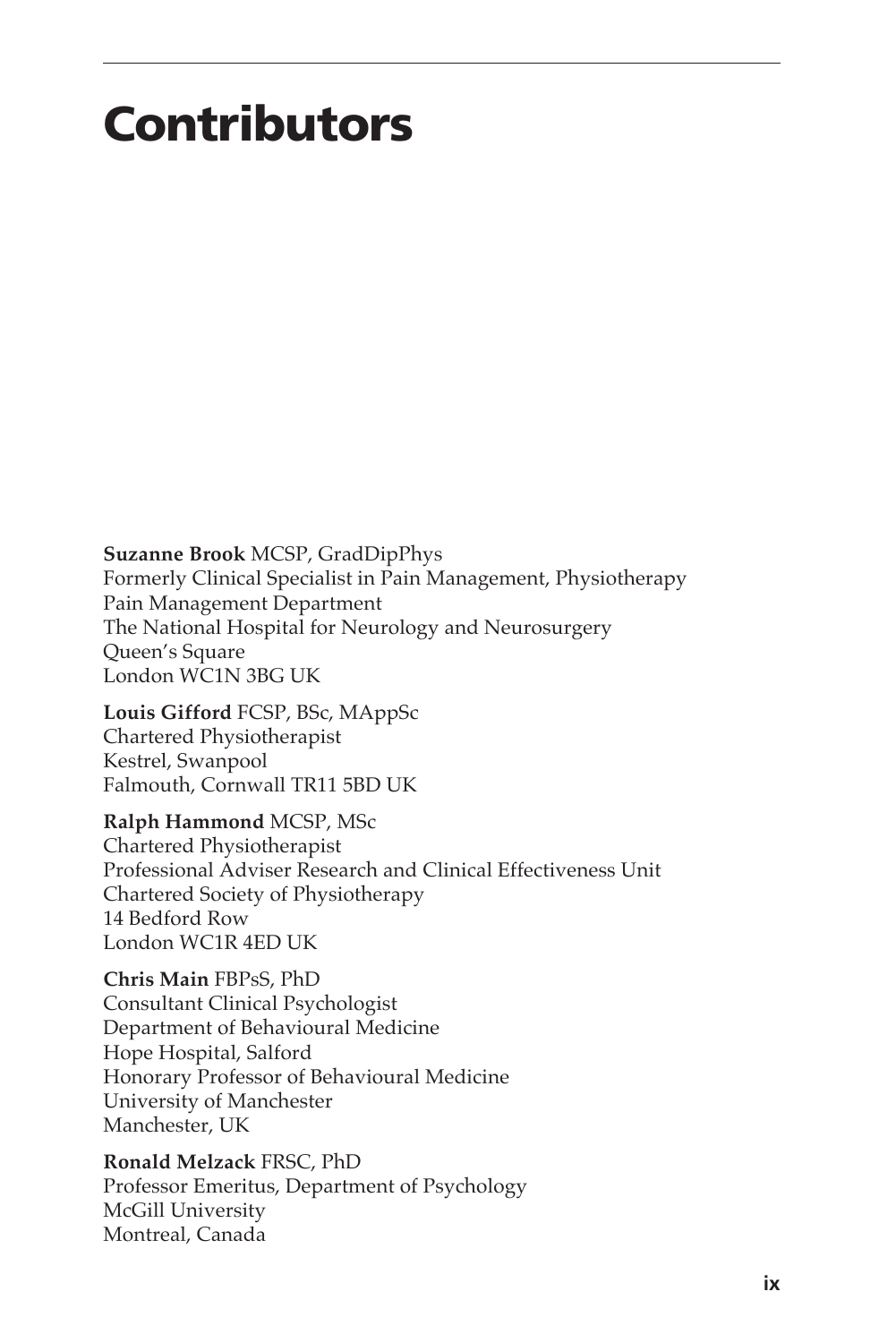**Lesley Smith** PhD Research Fellow ICRF/NHS Centre for Statistics in Medicine Institute of Health Sciences Old Road, Headington Oxford OX3 7LF UK

**Mick Thacker** MCSP, MMACP, GradDipPhys, MSc Superintendent Physiotherapist Guy's and St Thomas' NHS Trust London UK Research Student, Centre for Neuroscience Research King's College, London Lecturer, Physiotherapy Division King's College, London UK

**Paul Watson** MCSP, BSc (Hons), MSc, PhD Consultant AHP and Senior Lecturer in Pain Management and Rehabilitation Department of Anaesthesia, Pain Management and Critical Care University of Leicester Leicester General Hospital Leicester LE5 UK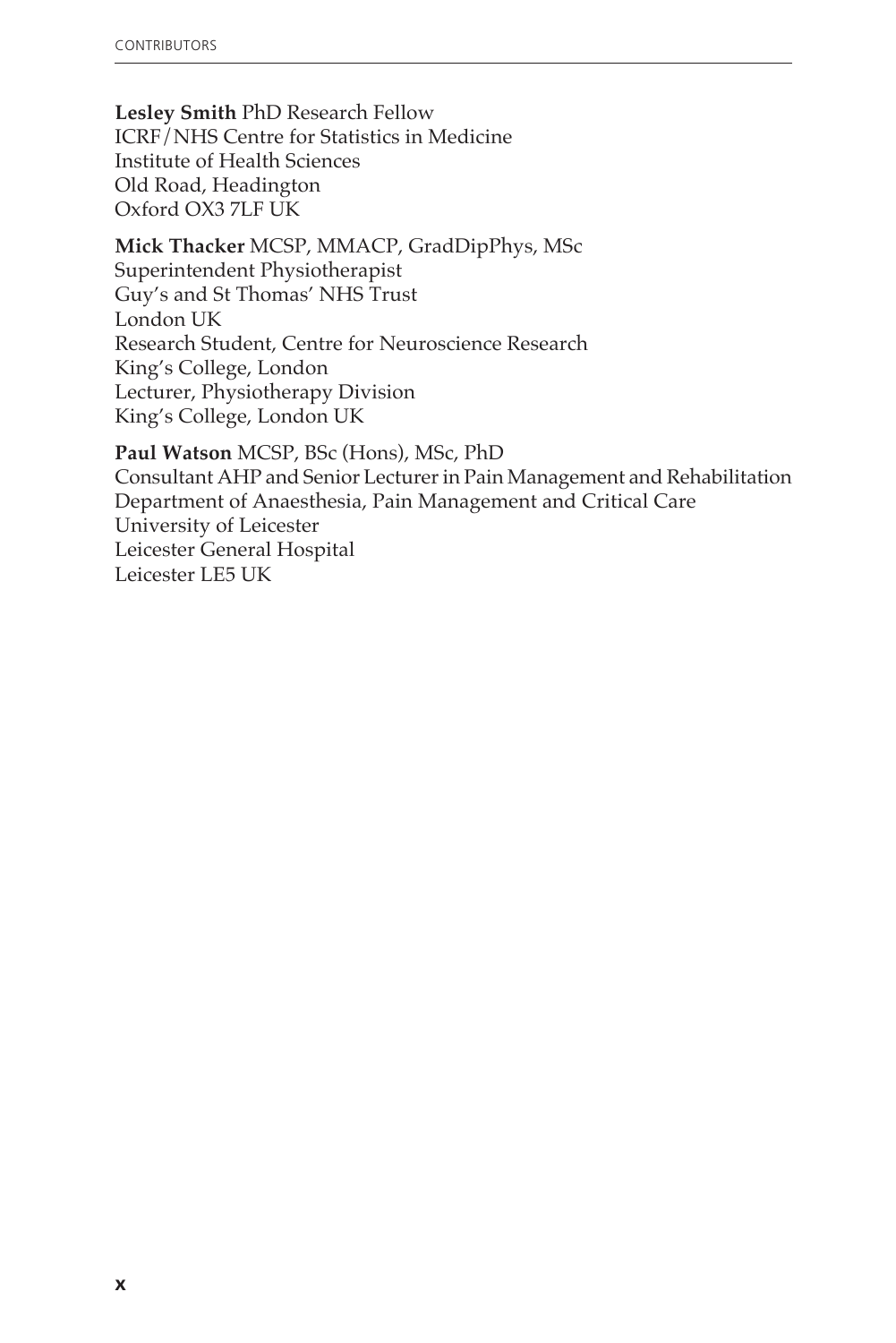### **Contents**

|              | Foreword<br>Vicki Harding                                                                                                           | V   |
|--------------|-------------------------------------------------------------------------------------------------------------------------------------|-----|
|              | Preface<br>Louis Gifford                                                                                                            | vi  |
| Contributors |                                                                                                                                     | ix  |
|              | Introductory essay                                                                                                                  |     |
|              | Gate control theory: on the evolution of pain concepts<br>Ronald Melzack                                                            | 3   |
|              | Part 1: Sympathetic nervous system and pain                                                                                         |     |
| $\mathbf{1}$ | A clinical overview of the autonomic nervous system,<br>the supply to the gut and mind-body pathways<br>Louis Gifford, Mick Thacker | 21  |
|              | 2 Complex regional pain syndrome: Part 1<br>Louis Gifford, Mick Thacker                                                             | 53  |
|              | 3 Complex regional pain syndrome: Part 2<br>Mick Thacker, Louis Gifford                                                             | 75  |
|              | 4 Sympathetically maintained pain: myth or reality?<br>Mick Thacker, Louis Gifford                                                  | 103 |
|              | 5 A review of the physiotherapy management of complex<br>regional pain syndrome<br>Mick Thacker, Louis Gifford                      | 119 |
| 6            | Assessment and case management of complex regional<br>pain syndrome<br>Suzanne Brook                                                | 143 |
|              |                                                                                                                                     |     |